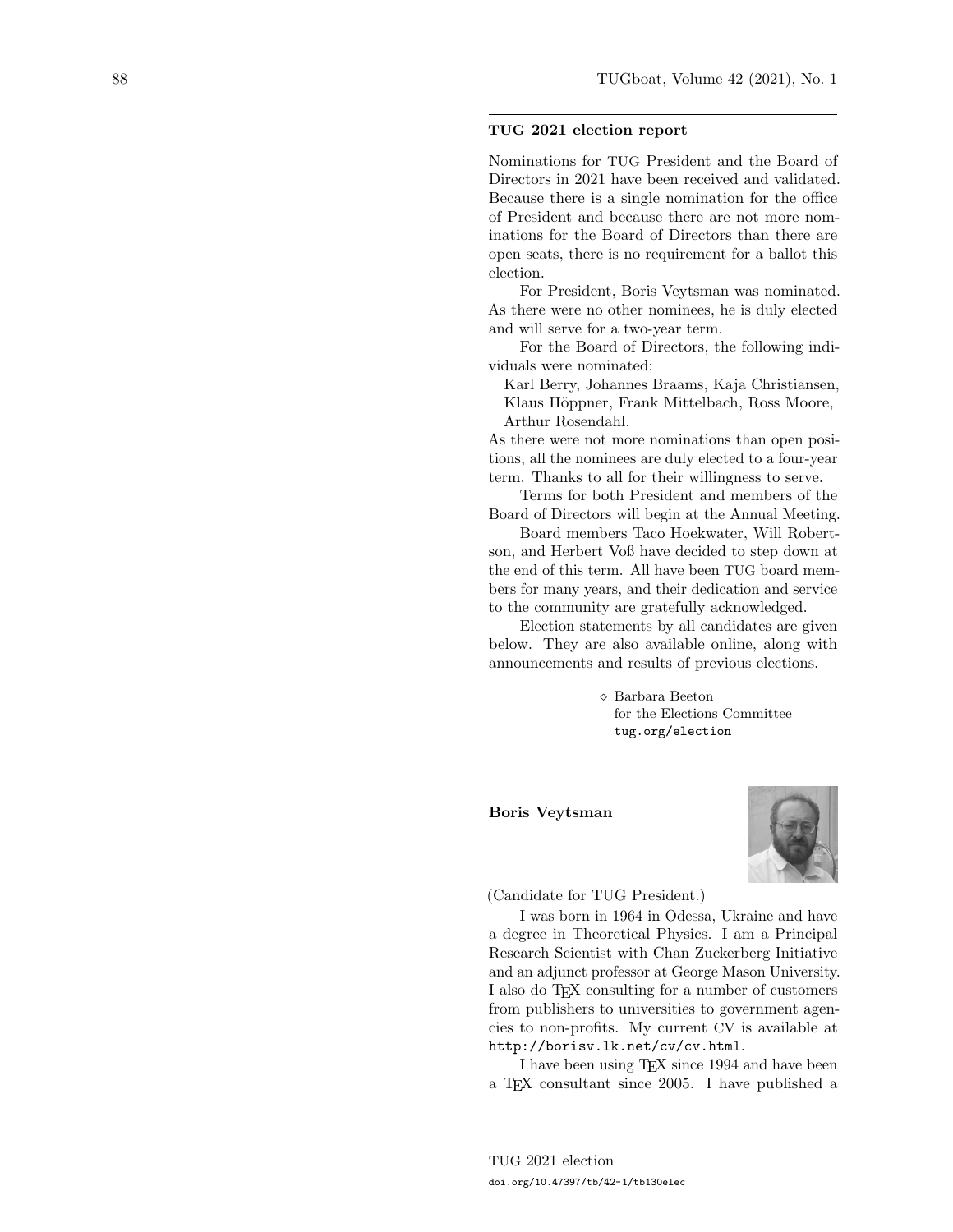number of packages on CTAN and papers in TUGboat. I have been a Board member since 2010, Vice-President since 2016, and President since 2017. I am an Associate Editor of TUGboat and support <tug.org/books/>.

I consider my main goal as TUG President to keep TUG and T<sub>EX</sub> relevant in the changing world of typesetting. We are transitioning from the "user group" model: a mutual help association of users of an arcane software— to the model of a tech society entrusted with the support, advocacy and preservation of an important piece of publishing and communication infrastructure. The Board is working on this, and I try to help in the effort. We coordinate the work of developers and support important forums for developers and users: TUGboat and conferences. Our flagship publication, TUGboat, is now assigning DOIs to its papers, and TUG is a member of Crossref. We joined Open Software Initiative as an affiliated member. I have spent some effort in increasing TUG presence in social media. We started to apply for grants and received the first one for the accessibility initiative.

I am honored by the trust of TEX community and hope it allows me to continue this work.

# Karl Berry



(Candidate for TUG Board of Directors.)

TEX biography: I served as TUG president from 2003–2011 and was a board member both before and after being president. I am running again for a position on the board.

I'm one of the primary system administrators and webmasters for the TUG servers, and the production manager for our journal TUGboat. I cosponsored the creation of the TEX Development Fund in 2002.

On the development side, I'm currently the editor of T<sub>EX</sub> Live, the largest free software T<sub>EX</sub> distribution, and thus coordinate with many other T<sub>EX</sub> projects around the world, such as CTAN, LATEX, and pdfTEX. I developed and still (co-)maintain Web2c (Unix TEX) and its basic library Kpathsea, Eplain (a macro package extending plain TEX), and other projects. I am also a co-author of  $TEX$  for the Impatient, an early comprehensive book on plain TEX, now freely available. I first encountered and installed TEX in 1982, as a college undergraduate.

Statement of intent: I believe TUG can best serve its members and the general T<sub>E</sub>X community

by working in partnership with the other T<sub>E</sub>X user groups worldwide, and sponsoring projects and conferences that will increase interest in and use of TEX. I've been fortunate to be able to work pro bono on TUG and TEX activities the past several years, and plan to continue doing so if re-elected.

Johannes Braams



(Candidate for TUG Board of Directors.)

Biography: I encountered TEX and friends sometime around 1985 when it was installed on our research VAX. It didn't take long for me to get hooked on LATEX and I started to think about and work on multilingual support, later to be known as babel. Besides that I have been active on quite a number of activities:

- For T<sub>F</sub>X and the T<sub>F</sub>X User Group
	- Co-founder and board member of the NTG, the Dutch-speaking T<sub>F</sub>X User group
	- As chairman of NTG I have served on the board of directors in 1994/1995 as special director for the NTG
	- designer of a couple of PhD-theses
	- Original author of the babel language support system
	- Member of the LATEX3 team, author of one of the chapters in the LATEX Companion
	- author, co-author or maintainer of a couple of publicly available LATEX packages and classes
- Professionally
	- System administrator for VAX/VMS and Unix systems
	- Manager of a team of System administrators
	- Functional administrator of one of the large administrative systems of KPN (PTT Telecom back then)
	- Project manager for various IT-projects within KPN for about 18 years
	- Consultant in the area of cyber security in Industrial Control Systems since 2015

Statement: In the last couple of years I have been coming back into the TEX-community. I would very much like to keep serving this wonderful community by continuing my role in the board of directors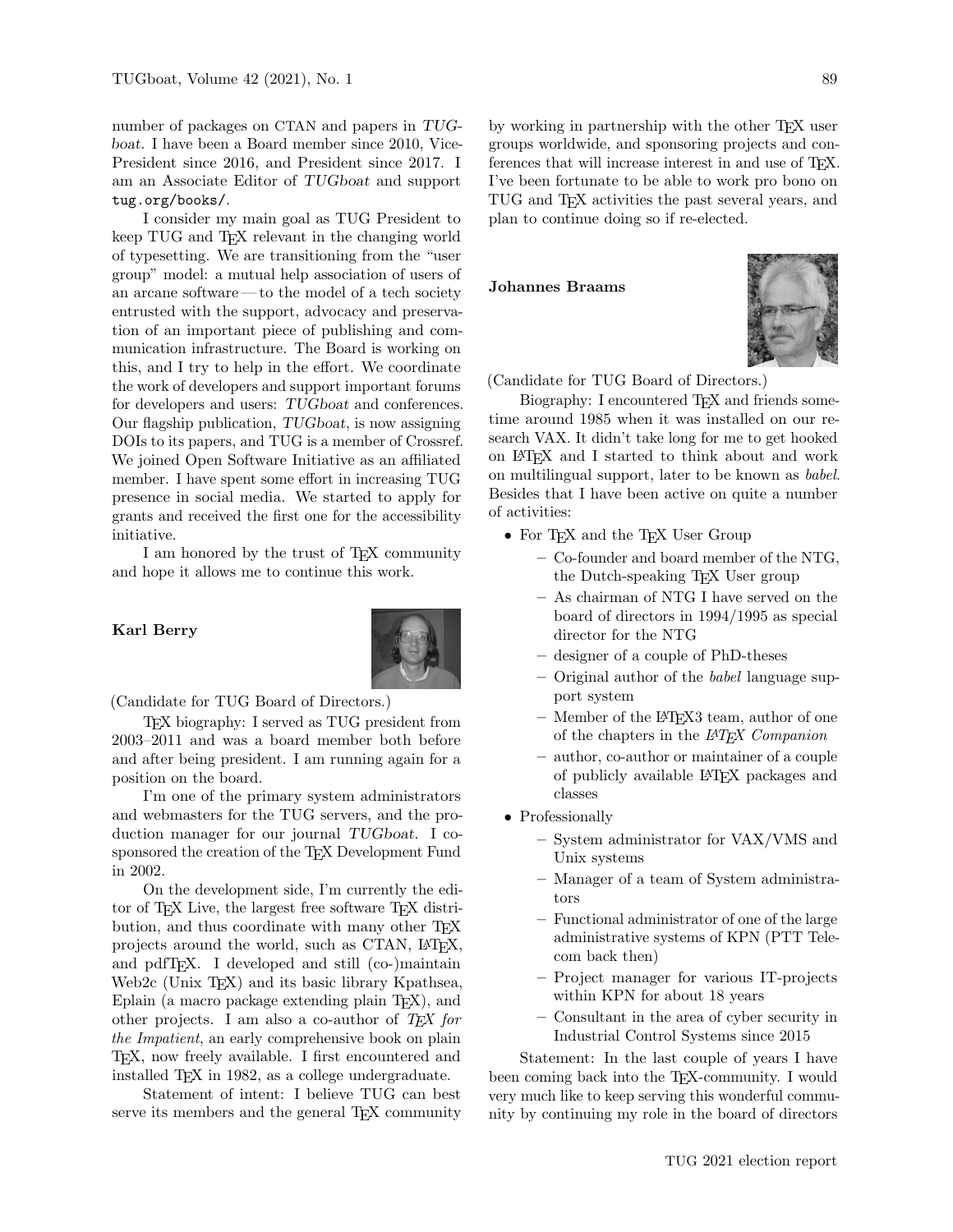of TUG. I think TEX should and will be alive and well for many years to come, as the quality of typesetting that can be achieved by using TEX is still unsurpassed.

# Kaja Christiansen



(Candidate for TUG Board of Directors.)

I was born in Warszawa, Poland and live in the city of Aarhus, Denmark. I heard about TFX for the first time in the fall of 1979. In Palo Alto at the time, I wanted to audit courses at Stanford and my top priority was lectures by Prof. Donald Knuth. That, I was told, was not possible as Prof. Knuth was on leave due to work on a text processing project. . . This project was T<sub>E</sub>X! Back home, it didn't take long till we had a runnable T<sub>E</sub>X system in Denmark.

I have served as a Board member since 1997, co-sponsored the creation of the TEX Development Fund and have been the chair of TUG's Technical Council since 1999. I am also a member of the Bursary and Election committees and served as TUG vice-president from 2003–2011. I share system administrator's responsibilities for the TUG server and TUG's web site, and actively contributed to several earlier versions of T<sub>E</sub>Xlive. Finally, I am a board member of the Danish T<sub>EX</sub> Users Group (DK-TUG) and served as the president of DK-TUG in 2002– 2011.

Statement: TEX and friends are the only software I know of that, after  $30+$  years, is not only alive and well, but also the best typesetting system to produce beautiful books and papers. In my rôle as a member of the board, my special interests have been projects of immediate value to the TEX community, among them system administration, TEX Live and TUGboat.

#### Klaus Höppner



(Candidate for TUG Board of Directors.)

Biography: I got a PhD in Physics in 1997. After several years in the control systems group of an accelerator center in Darmstadt, I've been working at an accelerator for cancer therapy in Heidelberg. My first contact to LATEX was in 1991, using it frequently since then.

I have been preparing the CTAN snapshot on CD, distributed to the members of many user groups, from 1999 until 2002. I was the local organizer of TUG2015 and was heavily involved in the organization of several DANTE conferences and EuroT<sub>E</sub>X 2005. I've been a member of the TUG board since 2005 and was a member of the DANTE board until 2016, including terms acting as president, vice president, and treasurer.

Statement: As in the past, I want to be the voice of European users, in particular those who need characters with funny accents. Last year was troublesome to the whole world, and the TEX community was heavily affected, too. I'm glad that TUG managed to hold the first online international TEX conference, and these days show that organization of users in groups and the cooperation between the groups is essential.

Frank Mittelbach



(Candidate for TUG Board of Directors.)

I came in contact with TEX in the mid-eighties and over the years T<sub>EX</sub>, L<sup>AT</sup>EX and typography in general became a very important part of my life. In 1990 I took over the maintenance and further development of LATEX from Leslie Lamport and together with a small number of people (most notably David Carlisle, Chris Rowley and Rainer Schöpf at that time) we designed and implemented what became  $IAT$ <sub>EX2</sub>e in  $1994$  — the  $IAT$ <sub>EX</sub> you still essentially use